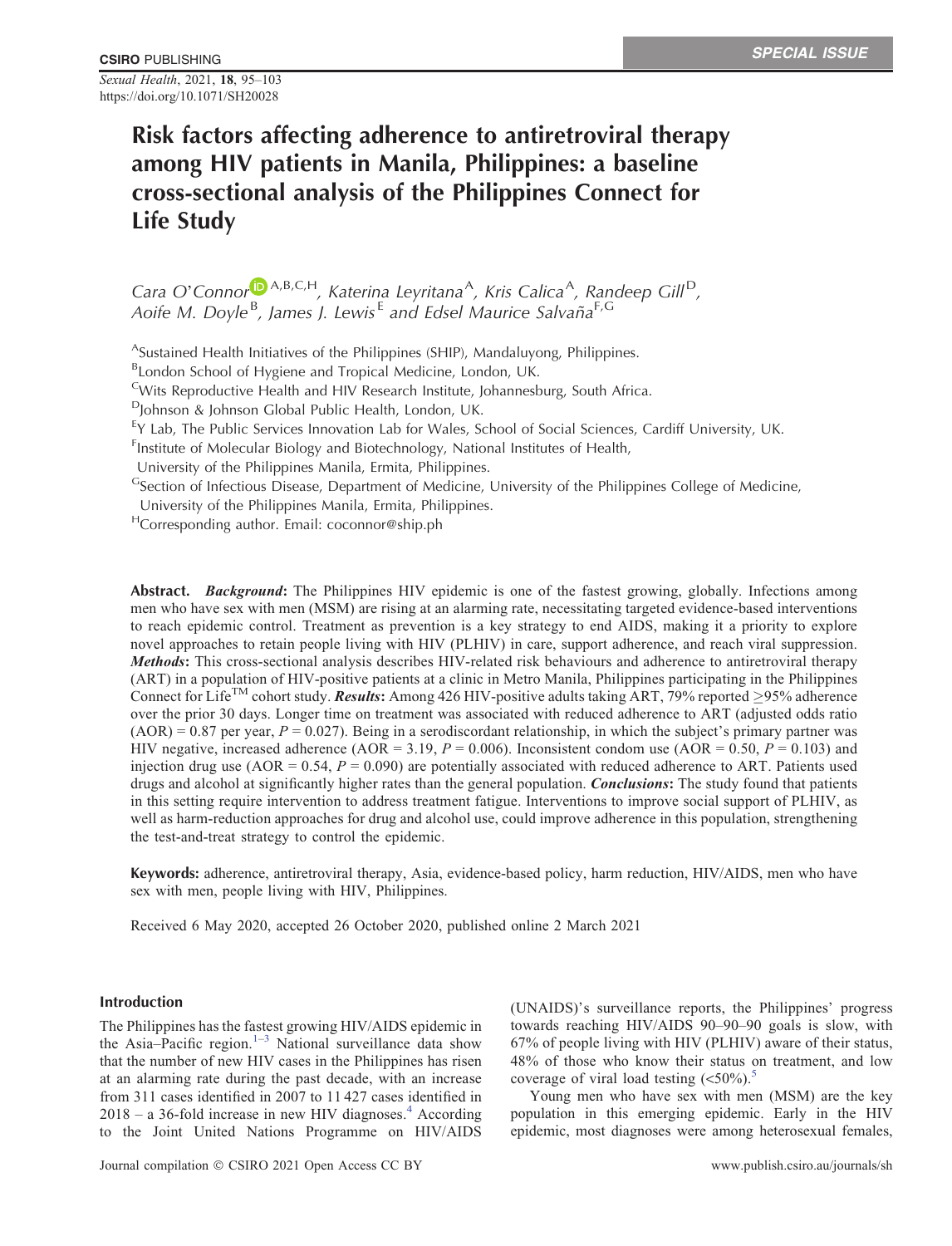especially sex workers. Today, 85% of new cases are in MSM, the median age of new cases in the Philippines is 28 years, and more than 80% of people living with HIV/ AIDS in the Philippines are aged under  $35$  years.<sup>[4](#page-7-0)</sup> In 2015, a national surveillance survey found that HIV prevalence among MSM who practice anal sex was 6%, an increase from 3.3% in  $2013^{6-8}$  $2013^{6-8}$  $2013^{6-8}$  $2013^{6-8}$  $2013^{6-8}$ 

As the burden of HIV increases, it is imperative that as many HIV-infected people as possible are diagnosed, started on treatment and successfully retained in care. Achieving adequate viral suppression through the use of antiretroviral therapy (ART) will be one of the key tools in ending the HIV epidemic in the Philippines. Unfortunately, widespread stigma, lack of knowledge, and barriers to accessing care pose a challenge to engaging patients in testing and then ensuring high levels of adherence to ART and retention in care.<sup>[6,8](#page-7-0),[9](#page-7-0)</sup> As in many developing countries, high rates of first-line treatment failure, loss to follow up, and suboptimal treatment adherence lead to poor outcomes for many HIV patients in the Philippines.<sup>[10,11](#page-7-0)</sup>

Evidence-based public health interventions are needed. However, a 2015 report by the World Health Organization (WHO) highlights that the body of HIV research conducted in the Philippines has been limited, $12$  and a systematic review of the HIV risk studies in the Philippines through April 2018 found only three publications that included data about the group most affected by HIV, MSM.<sup>[13](#page-7-0)</sup>

This study aims to describe the demographic profile, clinical characteristics, HIV-related risk behaviours, quality of life (QOL), and ART adherence levels in a population of HIV-positive individuals comprised primarily of MSM receiving treatment at the Sustained Health Initiatives of the Philippines (SHIP) Clinic in Metro Manila, Philippines.

## Methods

#### Study design, participants, and setting

A cross-sectional analysis was conducted using data from the baseline visit of a cohort study of patients at the SHIP clinic. The purpose of the larger cohort study was to evaluate the Connect for  $Life^{TM}$  mobile phone adherence support intervention. Data were collected from October 2016 to December 2018.

The SHIP Clinic is a public–private partnership, low-cost, fee-for-service facility in Mandaluyong, Metro Manila, which has provided HIV treatment and a comprehensive package of primary healthcare services to more than 900 patients since it opened in 2012. SHIP is a satellite partner clinic of the STI/ AIDS Guidance Intervention & Prevention Unit at the Philippine General Hospital.

All patients starting or continuing on ART at the SHIP clinic who had a mobile phone and who spoke English (one of the two official languages in the Philippines and spoken fluently by nearly all of the patients from the study site) were eligible to participate in the study. Mobile phones were required because all patients who were enrolled would receive a mobile phone adherence intervention. The study coordinator approached patients during their routine clinic visits to provide information about the study and complete the informed consent process.

#### Measures

At the baseline study visit, the study coordinator collected demographic data and extracted medical history from the patient charts. Each participant completed a questionnaire on HIV-related knowledge, attitudes and practices (KAP) that was specific to the mobile phone adherence intervention and the WHO HIV Quality of Life questionnaire (WHOQOL-HIV BREF; https://www.who.int/mental\_health/publications/whoqol hiv bref.pdf). Patients who had taken ART before also completed an adherence questionnaire that was adapted from the AIDS Clinical Trials Group tools. All questionnaires were in English. The questionnaires were self-administered, with assistance from the study coordinator as requested.

The self-reported adherence measure used a visual analogue scale (VAS) in which patients reported the proportion of ART doses taken in the prior 30 days from 0–100%. For ART to be effective, it should be taken consistently, and early studies reported that  $\geq 95\%$ adherence to ART was required to achieve and maintain viral suppression.<sup>[14,15](#page-7-0)</sup> More recent studies have shown that virological suppression may be achieved with adherence levels <95%; however, this is dependent on the duration of treatment and the ART regimen.[16](#page-8-0)–[18](#page-8-0) Therefore, in this analysis, those who took  $\geq$ 95% of their ART doses were considered adherent, and <95% as non-adherent.

# Statistical analysis

Descriptive data analysis was conducted to categorise the study population. Categorical variables were described with proportions and continuous variables were described with means and confidence intervals (CIs). We examined which characteristics of individuals were associated with adherence to ART of >95%. Crude odds ratios (ORs) were calculated with logistic regression to examine which demographic, behavioural, and clinical factors are related to self-reported adherence. Factors significant at  $P$ -value <0.1 on univariate analysis were included in a multivariate logistic regression analysis. Clinical variables were excluded from the multivariate if there was plausible reverse causality between ART adherence and the clinical characteristics (i.e. viral load suppression). Where possible, continuous variables were used in the multivariate model, whereas categorical variables were used for illustrative purposes in the crude OR descriptive analyses. Data analysis was conducted in Stata 15 (StataCorp LLC).

# **Ethics**

Ethical clearance was obtained from the University of the Philippines Manila Research Ethics Board (protocol number 2016–265–01) and from the London School of Hygiene and Tropical Medicine (reference number 11631). All patients provided written consent before inclusion in the study.

# Results

The cross-sectional analysis included 426 individuals. Variables were included in the following categories: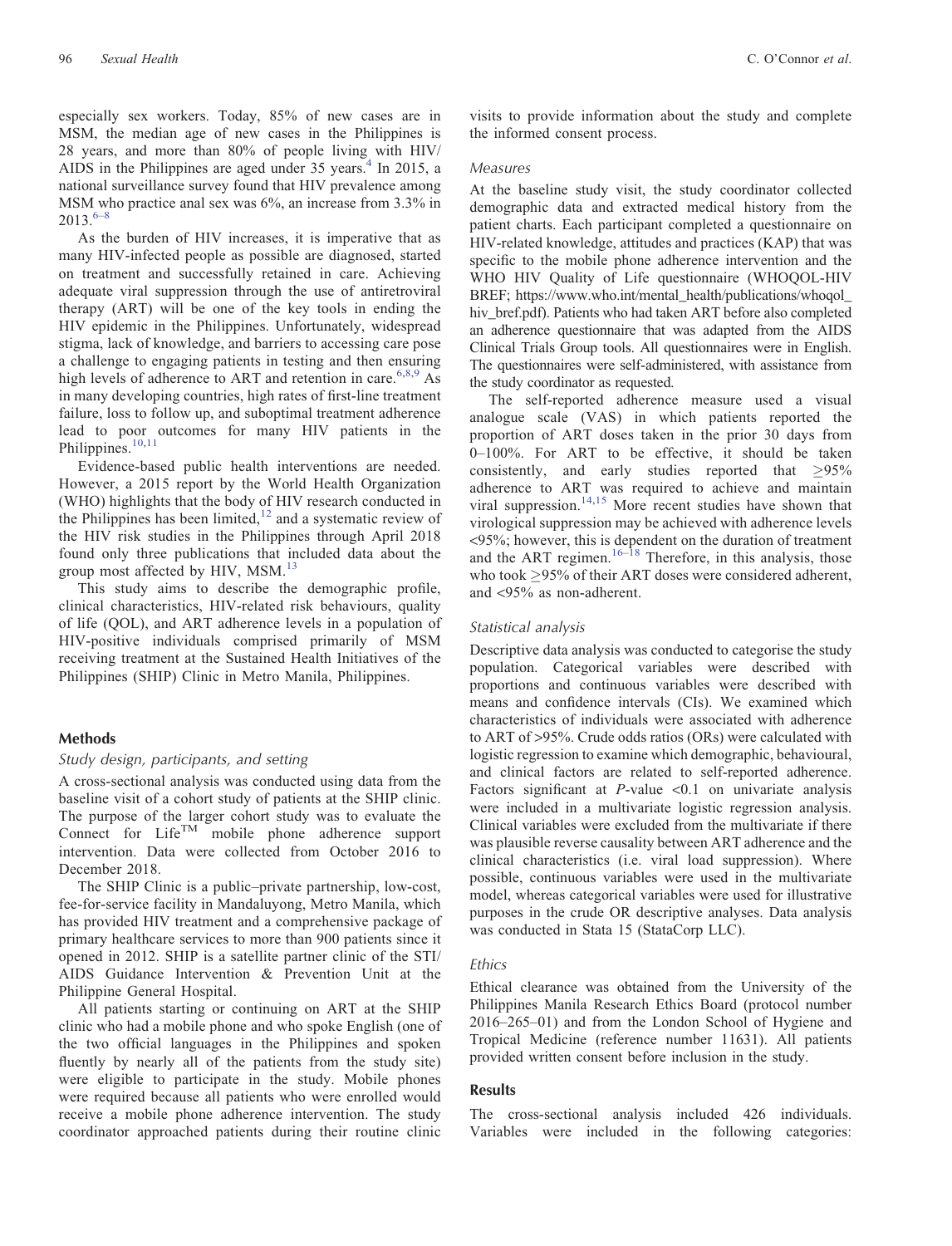Demographics, Clinical Characteristics, HIV Knowledge, Risk Behaviours, QOL, Adherence/Reasons for Missing Medication.

At the time study enrolment began, the clinic had ~600 active patients. The study coordinator screened 485 patients as they presented during routine clinic visits, of whom 483 were eligible to participate in the study (one did not speak English, one did not have a Philippine mobile phone), and 462 patients provided consent and were enrolled (of the 21 who declined, the most common reason was that they did not want to receive calls or SMS related to the intervention). Of 462 people enrolled in the Connect for Life intervention study, 31 were either ineligible to fill out the adherence questionnaire (initiated ART at the study baseline visit and had not started taking pills) or had missing questionnaires; as a result 426 individuals reported ART adherence, and are included in this analysis. All but one of these 426 subjects were male (99.8%), and almost all were MSM (419/426 or 98.4%). The mean age was 32.4 years. University or post-graduate studies had been completed by 86% of participants (365/426), and 91% were employed (389/426), which reflects the higher socioeconomic status of patients who access private fee-for-service care.

Perfect adherence of 100% of doses taken in the past 30 days was reported by 52.1% (222/426), 95–99% was reported by 26.6% (113/426), adherence of 90–94% was reported by  $12.7\%$  (54/426), and adherence of <90% was reported by 8.7% (37/426) of patients.

Medical history was extracted from patient files and included time on ART, nadir CD4 count, history of opportunistic infections (OIs), current and past ART medications and regimen changes, viral load suppression, and CD4 recovery. Various sociodemographic and clinical factors and their association with self-reported adherence to ART at  $\geq$ 95% are reported in Table [1](#page-3-0).

#### Patient demographic and clinical characteristics

## Demographics

There is evidence to suggest that low education level is associated with non-adherence (OR =  $0.20$ ,  $P = 0.031$ ). There was no strong evidence of associations between employment/ profession or age and adherence.

Patients working in the Business Process Outsourcing (BPO) sector had lower adherence than other professions; this may be due to the varying shift times worked by call centre agents in this sector. Health workers had the highest adherence of any profession, followed by self-employed individuals. However, overall, there was no strong evidence of association between employment/profession and adherence.

Relationship status appears to be an important factor in ART adherence. Of the 27.9% of subjects (119/426) who were in a relationship, most were in a serodiscordant relationship in which their primary partner was HIV negative. Those in serodiscordant partnerships had improved odds of adherence to ART compared with individuals who were not in a relationship ( $OR = 2.49$ ). The evidence suggests that being in seroconcordant relationships (both HIV positive) and disclosure of HIV status to a trusted person may be also be factors that improve adherence; however, the sample size in

this study was insufficient to reach these conclusions with confidence.

# Adherence and viral suppression

Self-reported adherent patients were more likely to be virally suppressed (OR = 3.1,  $P = 0.016$ ).

#### Time on ART and virological failure

Having been on ART for a longer time led to decreased adherence (0–6 months:  $OR = 1.00$ ; 6 months–1year:  $OR =$ 0.36; 1–2 years: OR = 0.43; 2–4 years: OR = 0.32; >4 years: OR  $= 0.25$ ;  $P = 0.013$ , which indicates that patients may be experiencing treatment fatigue over time.

In total, 27.9% of patients (119/426) had changed their ART medications at least once. Of those who changed regimens, 17.7% (21/119) had to change due to virological failure, whereas the remaining 98 people changed for other reasons such as intolerance/side-effects or depression worsened by efavirenz (EFV). Only 7.5% of patients (32/426) were on second-line lopinavir/ritonavir (LPV/r) or multiple resistance ART regimens, whereas 92.5% (394/426) were on efavirenz, nevirapine, or rilpivirine-based first-line ART regimens.

## CD4 and opportunistic infections history

Most patients had a nadir CD4 count in the range of 200-350 cells/mm<sup>3</sup>, indicating that they were diagnosed and started on ART before disease progression to AIDS. However, 74 patients (17.4%) had nadir CD4 count <50 cells/mm<sup>3</sup>, indicating that they did not receive HIV diagnosis and treatment until they were already severely immunecompromised. Only 51.5% (206/400) of patients who had a nadir CD4 count <500 cells/mm<sup>3</sup> had reached CD4 recovery back to levels  $\langle 500 \text{ cells/mm}^3$ .

History of OI was common, with 61% of patients (260/426) having one or more potential OIs recorded in their complete medical history. Pnuemocystis pneumonia (PCP) history was recorded in the medical history of 6% of patients (27/426), and 5% had a history of thrush (20/426). Hepatitis B at 11%  $(46/426)$  and tuberculosis (TB) history at  $18\%$  (76/426) are similar to the overall population rates of these diseases, which are endemic to the Philippines.<sup>[19,20](#page-8-0)</sup> Hepatitis C prevalence was 0.7% in our cohort (3/426), which is also similar to the general population rate.[19](#page-8-0) Over 13% of patients (57/426) had a history of syphilis and 39% (166/426) had had another sexually transmissible infection (STI). There was no evidence of an association between ART adherence and nadir CD4, CD4 recovery, or OI history.

#### Risk behaviours

The association between risk behaviours and ART adherence is outlined in Table [2.](#page-4-0)

#### Sexual partners and condom use

The mean number of sex partners for participants in the past 6 months was 2.73. Among participants, 21.8% reported zero partners (93/426), 32.2% reported one partner (137/426), 23.2% reported between two and nine partners (99/426),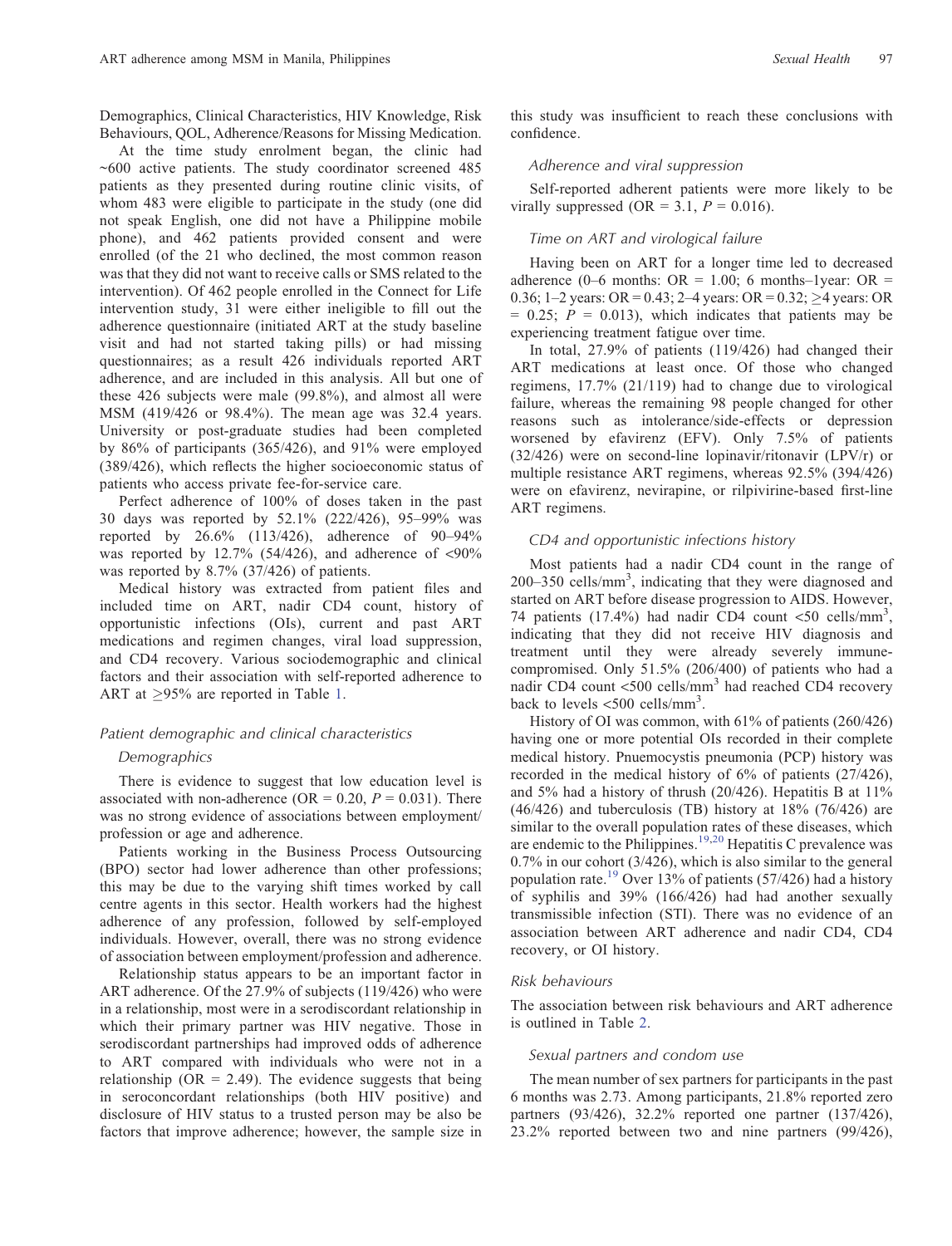# <span id="page-3-0"></span> $*P < 0.05$ . –, no observations Patient characteristics Total Adherent  $\geq 95\%^{A}$  Non-adherent  $\lt 95\%^{A}$  (n = 91)<br>  $(n = 426)$  (n = 335) (n = 91)  $(n = 426)$   $(n = 335)$   $(n = 91)$  Crude OR (95% CI) P-value n (%) n (%) n (%) Gender Male 21.41 – 21.41 – 21.41 – 21.41 – 21.41 – 21.41 – 21.41 – 21.41 – 21.41 – 21.41 – 21.41 – 21.41 – 21.41 – 2 Female 1 0.23 1 100.00 0 0.00 – Age (years) 18–24 19 4.46 17 89.47 2 10.53 1.00 0.498 25–29 119 27.93 95 79.83 24 20.17 0.47 (0.10–2.16)<br>30–39 245 57.51 188 76.73 57 23.27 0.39 (0.09–1.73) 30–39 245 57.51 188 76.73 57 23.27 0.39 (0.09–1.73)  $\geq 40$  43 10.09 35 81.40 8 18.60 0.51 (0.10–2.69) Education Elementary or less 10 2.35 4 40.00 6 60.00 0.20 (0.05–0.72)\* 0.010\*<br>
High school/vocational 19 4.46 15 78.95 4 21.05 1.11 (0.36–3.44) High school/vocational 19 4.46 15 78.95 4 21.05 1.11 (0.36–3.44)<br>College/University 316 74.18 244 77.22 72 22.78 1.00 College/University 316 74.18 244 77.22 72 22.78 1.00<br>Postgraduate 49 11.50 44 89.80 5 10.20 2.60 (0.99 Postgraduate 49 11.50 44 89.80 5 10.20 2.60 (0.99–6.79) Unknown/Did not report 32 7.51 28 87.50 4 12.50 2.07 (0.70–6.08) Employment Business Process Outsourcing (BPO) 88 20.66 66 75.00 22 25.00 1.00 0.406<br>Self-employed/other 38 8.92 34 89.47 4 10.53 2.83 (0.90–8.89) Self-employed/other 38 8.92 34 89.47 4 10.53 Health worker 16 3.76 15 93.75 1 6.25 5.00 (0.62–40.06) Professional<sup>B</sup> 234 54.93 182 77.78 52 22.22 1.17 (0.66–2.07) Student 13 3.05 10 76.92 3 23.08 1.11 (0.28–4.41) Unemployed 37 8.69 28 75.68 9 24.32 1.04 (0.42–2.53) Sexual orientation Bisexual 128 30.05 96 75.00 32 25.00 1.00 0.467 Heterosexual 7 1.64 6 85.71 1 14.29 2.00 (0.23–17.25) Homosexual 290 68.08 232 80.00 58 20.00 1.33 (0.81–2.18) Pansexual 1 0.23 1 100.00 0 0.00 – Civil status Married/Common-law partner 21 4.93 19 90.48 2 9.52 1.00 0.282<br>Single 404 94.84 315 77.97 89 22.03 0.47 (0.11–2.10) Single 404 94.84 315 77.97 89 22.03 0.47 (0.11–2.10) Unknown/Did not report 1 0.23 1 100.00 0 0.00 Serodiscordant Not in a relationship <br>
Seroconcordant relationship (both HIV+) <br>  $\begin{array}{ccccccccc}\n & 262 & 61.50 & 199 & 75.95 & 63 & 24.05 & 1.00 & 0.030* \\
 & & 48 & 11.27 & 41 & 85.42 & 7 & 14.58 & 1.85 & (0.79-4.34)\n\end{array}$ Seroconcordant relationship (both HIV+) 48 11.27 41 85.42 7 14.58 1.85 (0.79–4.34) Serodiscordant relationship (partner is HIV–) 71 16.67 63 88.73 8 11.27 2.49 (1.13–5.48)\* Unknown/Did not report  $45$   $10.56$   $32$   $71.11$   $13$   $28.89$   $0.78$   $(0.39-1.58)$ Disclosure of HIV status to family/friend Disclosed 137 32.16 113 82.48 24 17.52 1.00 0.181 Not disclosed 207 48.59 155 74.88 52 25.12 0.63 (0.37–1.09) Unknown/Did not report 82 19.25 67 81.71 15 18.29 0.95 (0.47–1.93) Time on ART, years (mean) 2.77 years (95% CI  $2.58-2.96$ <br>46 10.80 2.61  $(2.40 - 2.82)$ 3.35  $(2.90-3.79)$ 0–6 months 6 10.80 42 91.30 4 8.70 1.00 0.078 6 months–1 year 38 8.92 30 78.95 8 21.95 0.36 (0.10–1.3) 1–2 years 83 19.48 68 81.93 15 18.07 0.43 (0.13–1.39)\* 2–4 years 162 38.03 125 77.16 37 22.84 0.32 (0.11–0.96)\* >4 years 97 22.77 70 72.16 27 27.84 0.25 (0.08–0.75)\*

Table 1. Patient characteristics

(continued next page)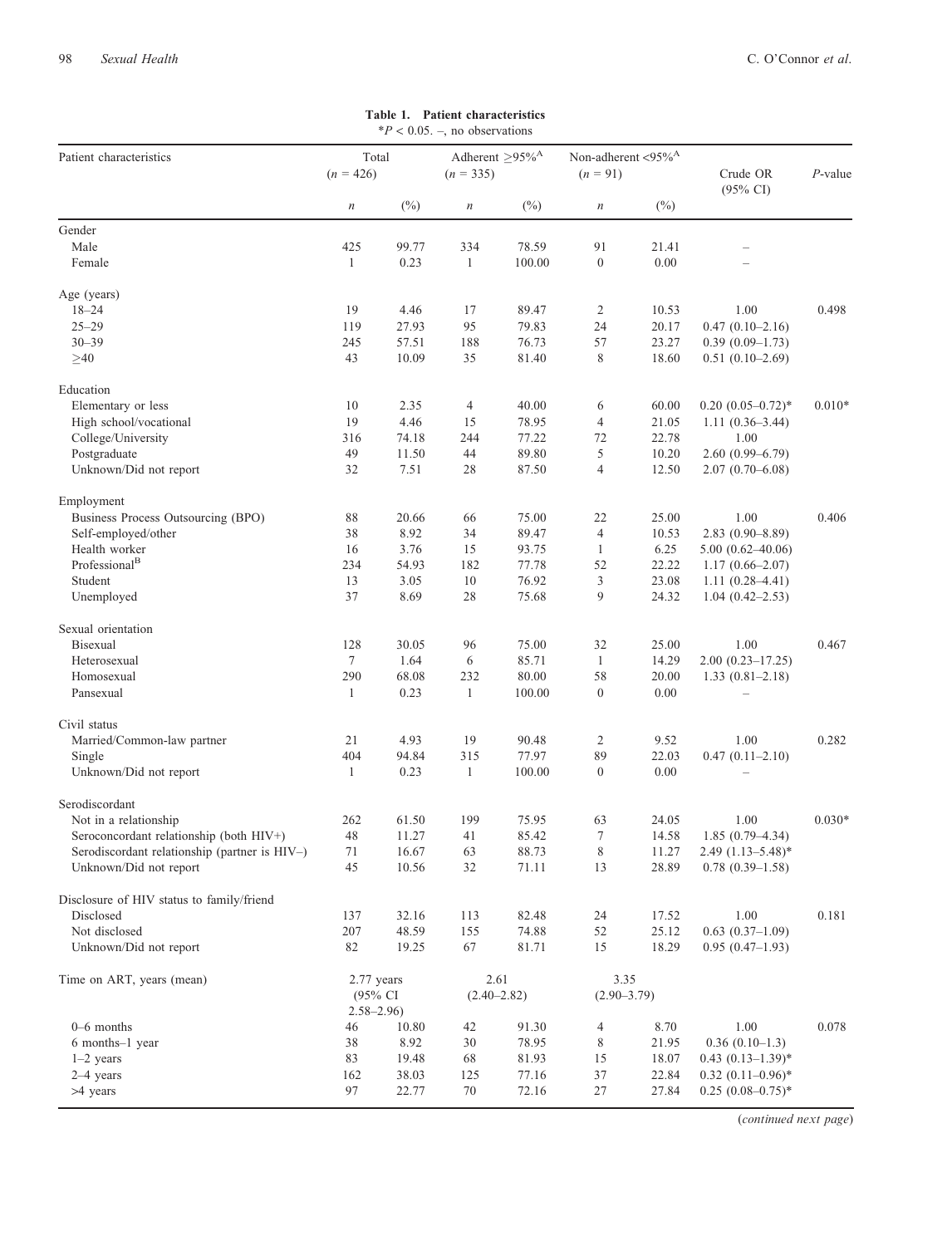<span id="page-4-0"></span>

|                                           |                                | Table 1. | (continued)                                  |        |                                                   |        |                                 |            |
|-------------------------------------------|--------------------------------|----------|----------------------------------------------|--------|---------------------------------------------------|--------|---------------------------------|------------|
| Patient characteristics                   | Total<br>$(n = 426)$           |          | Adherent $>95\%$ <sup>A</sup><br>$(n = 335)$ |        | Non-adherent $\langle 95\%^{\rm A}$<br>$(n = 91)$ |        | Crude OR<br>$(95\% \text{ CI})$ | $P$ -value |
|                                           | $\boldsymbol{n}$               | $(\%)$   | $\boldsymbol{n}$                             | $(\%)$ | $\boldsymbol{n}$                                  | $(\%)$ |                                 |            |
| Nadir CD4 (cells/mm <sup>3</sup> ) (Mean) | 245                            |          | 246                                          |        | 244                                               |        |                                 |            |
|                                           | $(95\% \text{ CI } 229 - 260)$ |          | $(227 - 263)$                                |        | $(212 - 275)$                                     |        |                                 |            |
| $0 - 200$                                 | 163                            | 38.26    | 132                                          | 80.98  | 31                                                | 19.02  | 1.00                            | 0.065      |
| 200-499                                   | 237                            | 54.76    | 179                                          | 75.53  | 58                                                | 24.47  | $0.72(0.44 - 1.18)$             |            |
| $500+$                                    | 26                             | 6.93     | 24                                           | 92.31  | 2                                                 | 7.69   | $2.82(0.63 - 12.56)$            |            |
| Viral suppression                         |                                |          |                                              |        |                                                   |        |                                 |            |
| Undetectable                              | 257                            | 92.45    | 207                                          | 80.54  | 50                                                | 19.46  | $3.11(1.24 - 7.77)$             | $0.020*$   |
| Detectable (>500 copies)                  | 21                             | 7.55     | 12                                           | 57.14  | 9                                                 | 42.86  | 1.00                            |            |

<sup>A</sup>Adherence is self-reported over the past 30 days.

 $\overline{a}$ 

B'Professional' is a broad category that includes patients who work as corporate or government employees, and workers in the education, IT, science, engineering, media, and sales and marketing sectors.

|                               |                      |                         | $*P < 0.05$                  |                   |                                    |                   |                                 |            |
|-------------------------------|----------------------|-------------------------|------------------------------|-------------------|------------------------------------|-------------------|---------------------------------|------------|
|                               | Total<br>$(n = 426)$ |                         | Adherent >95%<br>$(n = 335)$ |                   | Non-adherent $<$ 95%<br>$(n = 91)$ |                   | Crude OR<br>$(95\% \text{ CI})$ | $P$ -value |
|                               | $\,n$                | $(\%)$                  | $\it n$                      | $(\%)$            | $\,n$                              | $(\%)$            |                                 |            |
| Condom usage in past 6 months |                      |                         |                              |                   |                                    |                   |                                 |            |
| Always                        | 176                  | 41.31                   | 146                          | 82.95             | 30                                 | 17.05             | 1.00                            | $0.043*$   |
| Sometimes/Most of the time    | 151                  | 35.45                   | 106                          | 70.20             | 45                                 | 29.80             | $0.48$ $(0.29 - 0.82)$ *        |            |
| Never                         | 78                   | 18.31                   | 66                           | 84.62             | 12                                 | 15.38             | $1.13(0.54 - 2.35)$             |            |
| N/A (not sexually active)     | 21                   | 4.93                    | 17                           | 80.95             | 4                                  | 19.05             | $0.87(0.27-2.78)$               |            |
| Transactional sex             |                      |                         |                              |                   |                                    |                   |                                 |            |
| Never had transactional sex   | 399                  | 93.66                   | 314                          | 78.70             | 85                                 | 21.30             | 1.00                            | 0.662      |
| Ever had transactional sex    | 25                   | 5.87                    | 20                           | 80.00             | 5                                  | 20.00             | $1.08(0.39 - 2.97)$             |            |
| Unknown/Refused               | $\overline{2}$       | 0.47                    | $\mathbf{1}$                 | 50.00             | 1                                  | 50.00             | $0.27(0.02 - 4.37)$             |            |
| Drug use in past 3 months     |                      |                         |                              |                   |                                    |                   |                                 |            |
| N <sub>0</sub>                | 356                  | 83.57                   | 282                          | 79.21             | 74                                 | 20.79             | 1.00                            | 0.519      |
| Yes                           | 70                   | 16.43                   | 53                           | 75.71             | 17                                 | 24.29             | $0.82(0.45-1.50)$               |            |
| Injection drug use ever       |                      |                         |                              |                   |                                    |                   |                                 |            |
| No                            | 374                  | 87.79                   | 301                          | 80.48             | 73                                 | 19.52             | 1.00                            | $0.018*$   |
| Yes                           | 52                   | 12.21                   | 34                           | 65.38             | 18                                 | 34.62             | $0.46$ $(0.25-0.86)$ *          |            |
| Heavy alcohol use             |                      |                         |                              |                   |                                    |                   |                                 |            |
| N <sub>0</sub>                | 363                  | 86.43                   | 289                          | 79.61             | 74                                 | 20.39             | 1.00                            | 0.201      |
| Yes                           | 57                   | 13.57                   | 41                           | 71.93             | 16                                 | 28.07             | $0.66$ $(0.35-1.23)$            |            |
| QOL                           | 88.68                |                         | 89.45                        |                   | 85.85                              |                   |                                 |            |
|                               |                      | (95% CI<br>87.46-89.89) |                              | $(88.13 - 90.76)$ |                                    | $(82.97 - 88.73)$ |                                 |            |
| High (90-120)                 | 183                  | 46.45                   | 148                          | 80.87             | 35                                 | 19.13             | 1.00                            | 0.427      |
| Medium $(60-89)$              | 206                  | 52.28                   | 159                          | 77.18             | 47                                 | 22.82             | $0.80(0.49-1.31)$               |            |
| Low $(0-59)$                  | 5                    | 1.27                    | 3                            | 60.00             | $\overline{c}$                     | 40.00             | $0.35(0.06-2.20)$               |            |
| HIV knowledge score           | 85.01% score         |                         | 85.01%                       |                   | 85.03%                             |                   |                                 |            |
| $(\text{mean}, \frac{0}{0})$  | (95% CI              |                         | $(83.53 - 86.49)$            |                   | $(82.54 - 87.51)$                  |                   |                                 |            |
|                               | $83.74 - 86.29$      |                         |                              |                   |                                    |                   |                                 |            |
| < 80                          | 95                   | 22.35                   | 80                           | 84.21             | 15                                 | 15.79             | 1.00                            | $0.044*$   |
| $80 - 89$                     | 163                  | 38.35                   | 118                          | 72.39             | 45                                 | 27.61             | $0.49(0.26 - 0.94)^*$           |            |
| $\leq 90$                     | 167                  | 39.29                   | 136                          | 81.44             | 31                                 | 18.56             | $0.82(0.42 - 1.62)$             |            |

|  |  |  |  |  |  | Table 2. Association between risk behaviours and antiretroviral therapy adherence |  |  |
|--|--|--|--|--|--|-----------------------------------------------------------------------------------|--|--|
|--|--|--|--|--|--|-----------------------------------------------------------------------------------|--|--|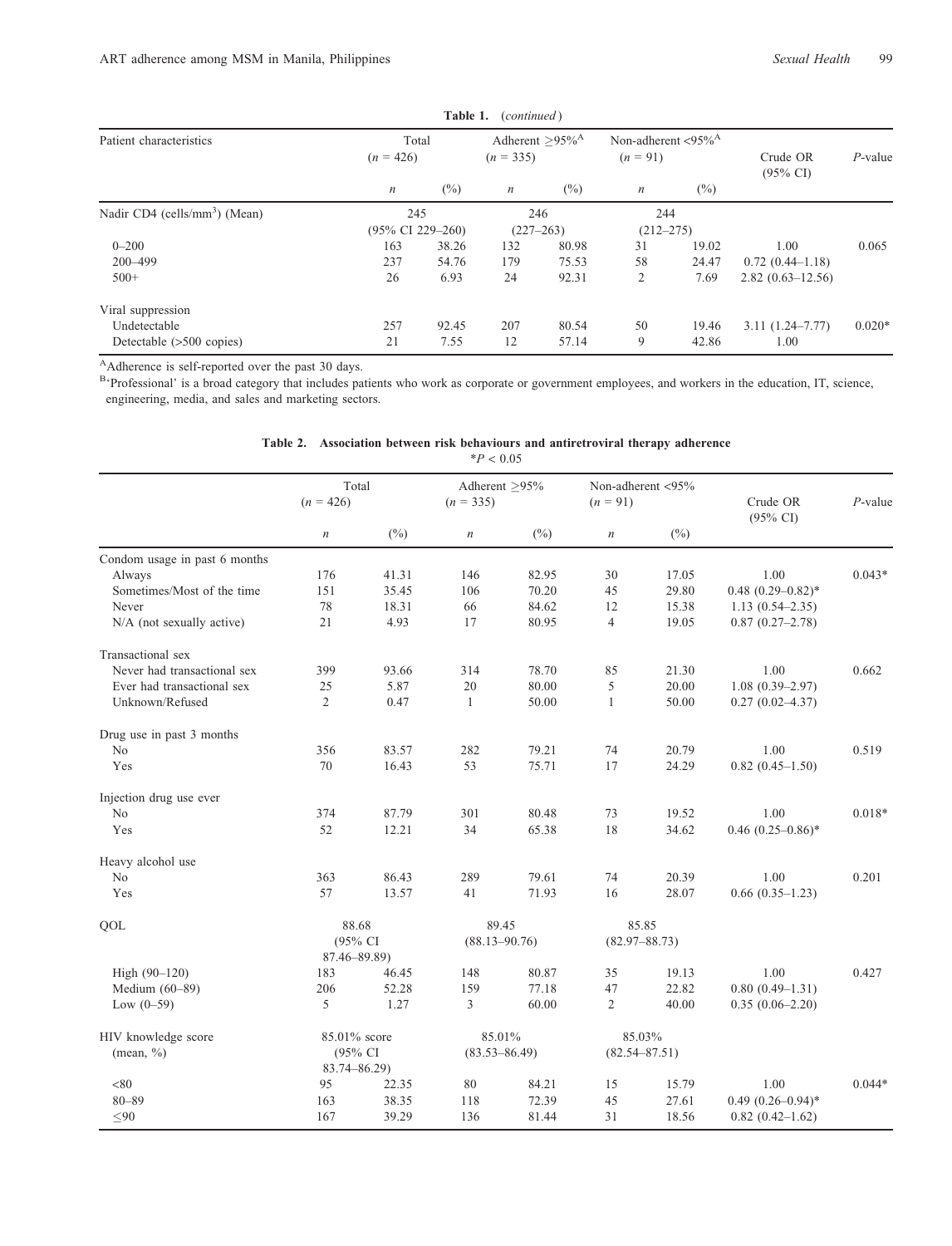and  $4.2\%$  reported  $>10$  partners (18/426), whereas  $20.9\%$ (89/426) of participants did not provide an answer on the questionnaire. Only 6% (25/426) of the patients reported having ever engaged in transactional sex, and of those, only two participants had had transactional sex within the past 6 months. In the study population, 41.3% (176/426) reported they always use condoms and 35.4% (151/426) use them some of the time or most of the time. This inconsistent condom use was associated with non-adherence to ART  $(OR = 0.48, P = 0.007)$ ; however, individuals who reported never using condoms did not have reduced odds of ART adherence.

## Drug and alcohol use

In our study population, 9.4% (40/426) used 'shabu' (methamphetamine hydrochloride), 8.0% (34/426) used cannabis, 4.5% (19/423) used prescription drugs for nonmedical use, and 1.4% (6/426) used inhalants (e.g. 'rugby' or 'poppers') within the past 3 months, and 0.7% (3/426) of respondents did not complete the substance use portion of the questionnaire. Injecting drug users (IDU) were 12.2% (52/426) of the study population; 52 who had ever injected drugs and 28 who had done so within the past 3 months. Among IDUs, the odds of ART adherence were lower (IDU ever  $OR = 0.46$ ,  $P = 0.015$ ; IDU in past 3 months OR = 0.38,  $P = 0.019$ ). Only two individuals reported ever having shared needles for injecting drugs. There was no association between adherence and non-injecting drug use.

Although 30.5% (130/426) of patients abstained from alcohol, 37.3% (159/426) engaged in heavy episodic drinking in the past 30 days. Problem drinking, defined as two or more episodes of heavy episodic or 'binge' drinking (>five drinks) in the past month or >14 drinks per week on average, $2^{1,22}$  was prevalent in 13.4% (57/426) of the study population. Alcohol use did not have an association with ART adherence.

## Quality of life

The WHOQOL-HIV BREF scores QOL in six domains, a maximum of 20 points per domain and a total score of 120. The mean for each of the six domains and the total WHOQOL-HIV

BREF score are as follows: Physical 15.21; Psychological 15.04; Level of Independence 15.54; Social Relationships 15.01; Environmental 13.43; and Spirituality 14.44. The domain with the lowest overall score was Environment, which measures aspects such as safety and security; access to health care; financial resources; opportunities for learning and for leisure; and physical environment (pollution/noise/ traffic/climate). $23$ 

The mean QOL score in the cohort was 88.68 (95% CI 87.46–89.89). Just under half (46.5%) of the 426 participants had an overall OOL score of  $>90$ , which represents a high QOL, and 52.3% percent had a medium QOL with a score between 60 and 89. Only five patients (1.3%) had a QOL score <60. One patient did not complete the QOL questionnaire. There was no significant association between ART adherence and overall QOL (Table [2](#page-4-0)) or individual QOL domains (data not shown).

# Knowledge of HIV

There was evidence of an association between knowledge of HIV, as scored on a 16-item questionnaire, and ART adherence. There is an association between scoring 80% and 89% on the HIV knowledge questionnaire and lower adherence (OR = 0.49,  $P = 0.044$ ). This association does not hold for those scoring >90% and the reason for the association is unclear, warranting further investigation.

# Adherence/reasons for missing medication

There were 228 study participants who reported having missed medications at any point in the past; the reasons they reported for ever missing medications are detailed in Figure 1. The most common reasons for missing medications were that that the patient was busy, they forgot, fell asleep, was away from home, or had a change in their daily routine. Stigma is also a factor affecting adherence, as 44% of patients who had skipped a pill at some point did so because they did not want to be seen taking medications. Issues around side-effects, toxicity, and pill burden were the least likely contributors to nonadherence.



Fig. 1. Reasons for missing medication ( $n = 228$ ).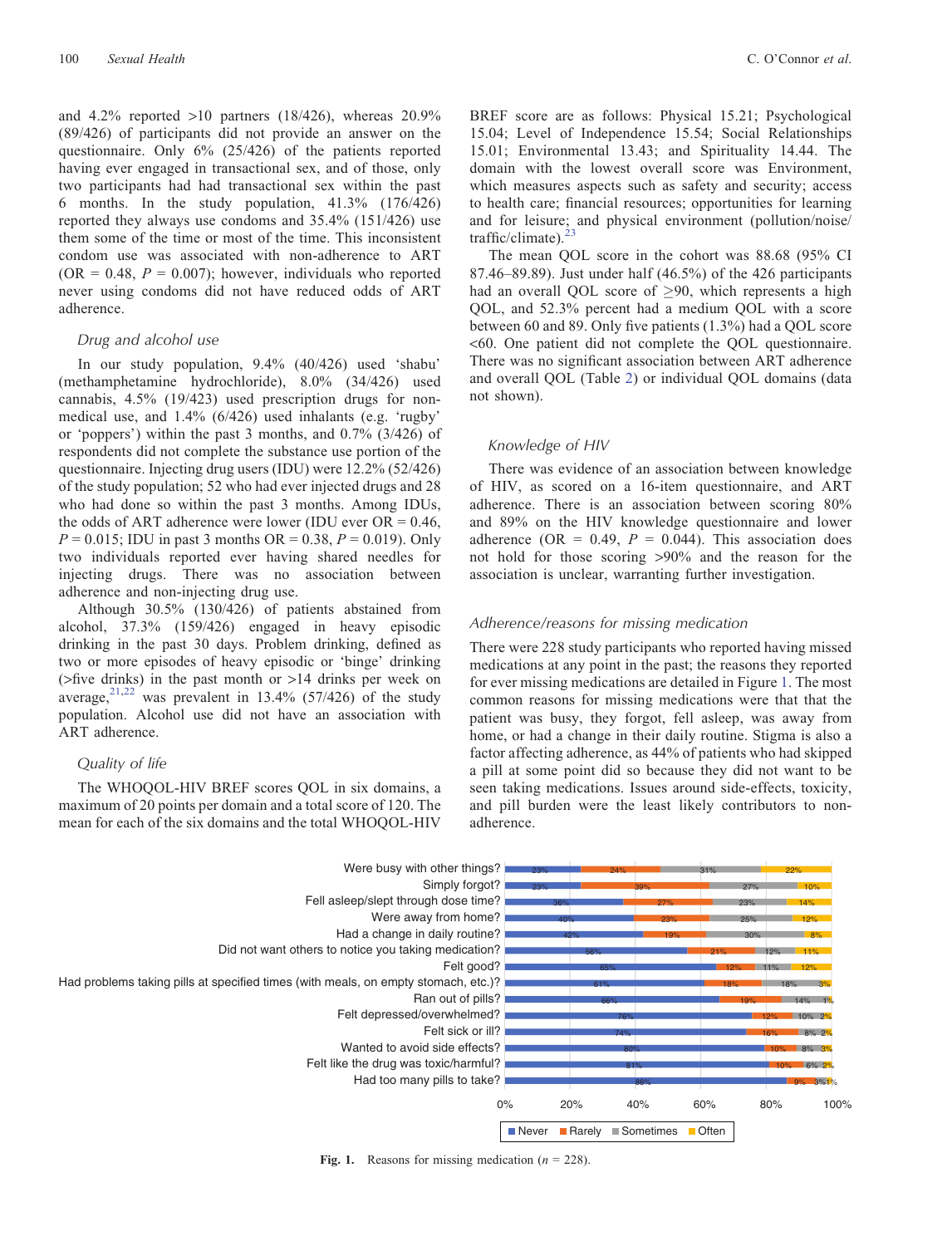# Multivariate logistic regression model for adherence to antiretroviral therapy

In the final multivariate logistic regression model (Table 3), time on ART (adjusted OR (AOR) = 0.87 per year, P = 0.027 seroconcordant/serodiscordant relationship status  $(P = 0.006)$ , and knowledge score  $(P = 0.047)$  were associated with ART adherence. Injection drug use and inconsistent condom use (using condoms sometimes or most of the time) may also be related to adherence, whereas the study sample may have been too small to evaluate these factors.

## Discussion

Twenty-one percent (91/426) of the study participants reported suboptimal adherence. By comparison,  $\sim$ 37% of patients globally report suboptimal adherence to  $ART$ ,  $^{17,24}$  $^{17,24}$  $^{17,24}$  and in the regional Therapeutics Research, Education, and AIDS Training in Asia (TREAT Asia) cohort (which includes a large treatment site in the Philippines), 32% of 1316 patients reported suboptimal adherence of  $\langle 100\%$ .<sup>[11](#page-7-0)</sup> As expected, self-reported adherent patients were more likely to be virally suppressed, which indicates that patient selfreport of adherence or non-adherence accurately reflects their pill-taking behaviour.

The study found that people who had been on treatment longer were less likely to be adherent to their ART. This finding is contrary to the TREAT Asia regional cohort study, which found 26% of patients self-reported suboptimal adherence levels during their first 6 months of treatment, and that adherence improved over time from initiation to 24 months.<sup>[11](#page-7-0)</sup> These contradictory findings warrant further investigation. Reasons for non-adherence in this study were largely situational factors, habits, and routines, whereas clinical issues such as side-effects and pill burden were less likely to impact adherence in this population.

Condom use in this study population was comparable to the general MSM population in the Philippines – 41.3% (146/405) of the sexually active SHIP population study participants always use condoms and 35.5% (151/405) use condoms most or some of the time, whereas the 2013 surveillance data showed 40.7% condom use at last anal sex among MSM.[8,](#page-7-0)[25](#page-8-0) Inconsistent condom use (using condoms sometimes or most of the time) may be associated with ART non-adherence, which suggests that motivating factors and abilities that enable a patient to adhere to ART could also be the same factors that lead to consistent condom use. The average total number of sex partners in the past 6 months was 2.14, which is lower than has been reported in other surveillance of MSM in the Philippines; $8,25$  $8,25$  this may indicate that MSM reduce their sexual activity after becoming HIV positive and starting ART, a question that warrants further investigation.

Relationship status appears to be an important factor in ART adherence. Patients in serodiscordant relationships were more likely to adhere to ART. The data suggest that being in a relationship, whether seroconcordant or serodiscordant, is better than being single when it comes to ART adherence, and that disclosure of one's HIV-positive status to a trusted

Table 3. Multivariate logistic regression analysis of factors associated with antiretroviral therapy (ART) adherence  $*P < 0.05$ 

| Variable                                         | Adjusted<br><b>OR</b> | 95% CI           | $P$ -value |
|--------------------------------------------------|-----------------------|------------------|------------|
| Education                                        |                       |                  |            |
| Elementary or less                               | 0.42                  | $(0.10 - 1.75)$  | 0.084      |
| High school/vocational                           | 1.16                  | $(0.36 - 3.82)$  |            |
| College/University                               | 1.00                  |                  |            |
| Postgraduate                                     | 2.40                  | $(0.87 - 6.63)$  |            |
| Unknown                                          | 2.57                  | $(0.81 - 8.16)$  |            |
| Serodiscordant                                   |                       |                  |            |
| $N/A$ (not in a relationship)                    | 1.00                  |                  | $0.006*$   |
| Seroconcordant relationship<br>$(both$ $HIV+)$   | 2.37                  | $(0.95 - 5.93)$  |            |
| Serodiscordant relationship<br>(partner is HIV-) | 3.19                  | $(1.39 - 7.35)$  |            |
| Unknown                                          | 0.81                  | $(0.37 - 1.79)$  |            |
| Time on ART, years                               | 0.87                  | $(0.77 - 0.98)$  | $0.027*$   |
| Nadir CD4 (cells/mm <sup>3</sup> )               |                       |                  |            |
| $0 - 200$                                        | 1.00                  |                  | 0.1334     |
| 200-499                                          | 0.78                  | $(0.46 - 1.33)$  |            |
| $500+$                                           | 2.87                  | $(0.60 - 13.61)$ |            |
| Condom usage (in past 6 months)                  |                       |                  |            |
| Always                                           | 1.00                  |                  | 0.103      |
| Sometimes/Most of the time                       | 0.50                  | $(0.28 - 0.89)$  |            |
| Never                                            | 0.81                  | $(0.24 - 2.75)$  |            |
| N/A (not sexually active)                        | 0.94                  | $(0.43 - 2.06)$  |            |
| Injection drug use (in past 3 months)            | 0.54                  | $(0.27 - 1.09)$  | 0.090      |
| HIV knowledge score (mean, %)                    |                       |                  |            |
| < 80                                             | 1.00                  |                  | $0.047*$   |
| $80 - 89$                                        | 0.47                  | $(0.23 - 0.94)$  |            |
| < 90                                             | 0.81                  | $(0.39 - 1.67)$  |            |
|                                                  |                       |                  |            |

person can also lead to better outcomes. These findings emphasise the important role of partner, family and social support for HIV patients in order to achieve good clinical outcomes.

Another key finding in this study is that the study participants used drugs and alcohol at rates five- to 10-fold higher than the general population. In the Philippines general population, 44.7% of males abstain from alcohol and 3.5% of males engage in heavy episodic drinking,  $^{26}$  $^{26}$  $^{26}$  whereas in our study population, only 30.5% abstained and 37.3% had engaged in heavy episodic drinking in the past 30 days. According to the United Nations Office on Drugs and Crime, 1.1% of Filipinos use 'shabu' (methamphetamine hydrochloride) and  $1.6\%$  use cannabis.<sup>[27](#page-8-0)</sup> In our study population, 9.9% had used 'shabu' and 7.7% used cannabis within the past 3 months. Methamphetamine use is strongly associated with high-risk sexual behaviour and HIV acquisition,<sup>[28](#page-8-0)</sup> and is commonly used by MSM in chemsex or 'Partee 'n' Play' activities. Compounding these risks, evidence-based HIV prevention services are not widely available in the Philippines – condom distribution is restricted,<sup>[29,30](#page-8-0)</sup> pre- and post-exposure prophylaxis are not widely available, except through very limited pilot projects,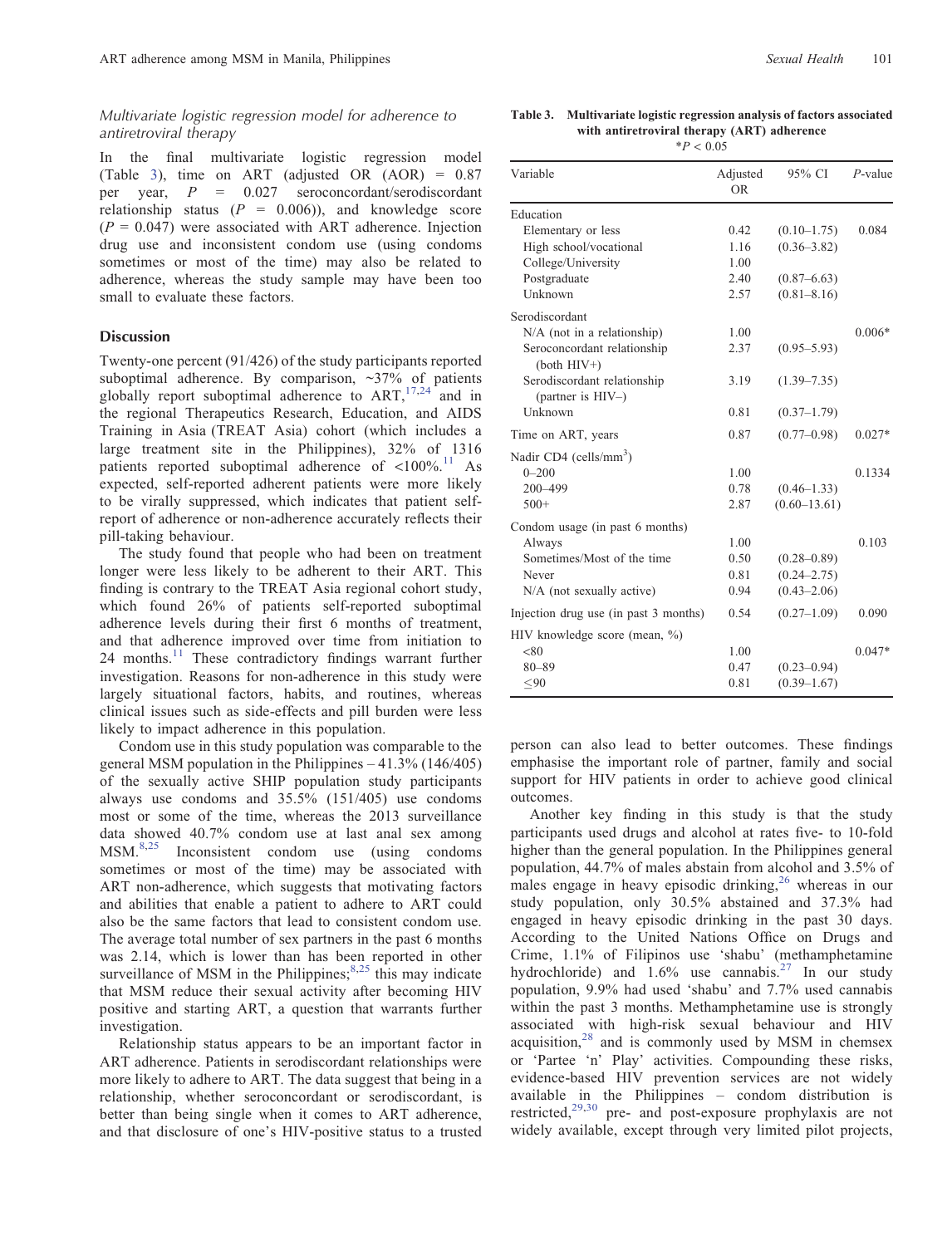<span id="page-7-0"></span>and syringe exchange is illegal under the current administration's interpretation of the Philippines' Dangerous Drugs Act of 2002.

#### Limitations

This study is limited by several factors. First, adherence and risk behaviours were self-reported, and the responses are subject to social desirability bias. However, adherence was strongly associated with viral load suppression, and risk behaviours were not significantly lower than the general population (and in many cases much higher), which suggests that the self-report method was generally accurate. Furthermore, the generalisability of study data from the SHIP clinic population is limited. Due to the higher socioeconomic status and education levels of the SHIP clinic patients, and due to the fact that it is a fee-for-service clinic, the cohort may not be representative of MSM in the Philippines more broadly. Apart from employment, education, and high HIV knowledge levels, other demographic factors (age, clinical outcomes, risk profile) align with other published data on MSM and people living with HIV from the country.<sup>7,8,[25](#page-8-0),[31](#page-8-0)</sup> Ongoing follow up of the SHIP Connect for Life study cohort will provide further details about incidence of OIs, retention in care, and ART adherence.

# Conclusions

This study provides an in-depth analysis of demographic, clinical, and behavioural characteristics of MSM living with HIV in the Philippines, which can improve understanding of the country's epidemic and may be used to inform tailored prevention and treatment interventions.

Factors found to be associated with adherence to HIV treatment were time on ART, being in a serodiscordant relationship in which the person's main partner is HIV negative, and HIV knowledge level.

The issue of treatment fatigue warrants further investigation and should be addressed through implementation of tailored adherence interventions. Clinicians and other service providers should prioritise counselling and interventions to improve family and social support for HIV patients. There is also an unexplored opportunity for harm-reduction interventions among HIVpositive and HIV-negative MSM who use drugs and alcohol.

## Conflicts of interest

Sustained Health Initiatives of The Philippines (SHIP) received project funding from Johnson & Johnson Global Public Health to conduct this study.

## Acknowledgements

We are thankful to our collaborators in the Johnson & Johnson team for developing the Connect for Life<sup>TM</sup> platform and for their extensive work to tailor the technology to the Philippine setting: Paula McKenna, Piet Knaepen, Avinash Agrawal, and Jurgen de Beckker. Furthermore, this study would not have been possible without the efforts of our implementing partner, the STI/AIDS Guidance Intervention & Prevention Unit at the Philippine General Hospital.

# References

- 1 Gangcuangco LMA. HIV crisis in the Philippines: urgent actions needed. Lancet Public Health 2019; 4(2): e84. doi:[10.1016/S2468-](dx.doi.org/10.1016/S2468-2667(18)30265-2) [2667\(18\)30265-2](dx.doi.org/10.1016/S2468-2667(18)30265-2)
- 2 Geronimo JY. WHO: PH has fastest growing HIV epidemic in the world. Rappler, 20 May 2015. Available online at: [http://www.](http://www.rappler.com/nation/93839-who-ph-response-hiv) [rappler.com/nation/93839-who-ph-response-hiv](http://www.rappler.com/nation/93839-who-ph-response-hiv) [verified 27 December 2020].
- 3 The Lancet Losing the fight against HIV in the Philippines. Lancet 2017; 390(10095): 626. doi:[10.1016/S0140-6736\(17\)32211-0](dx.doi.org/10.1016/S0140-6736(17)32211-0)
- 4 Department of Health Philippines, Epidemiology Bureau. HIV/AIDS and ART registry of the Philippines, March 2019. 2019. Available online at: [https://doh.gov.ph/sites/default/](https://doh.gov.ph/sites/default/files/statistics/HIV_STAT_2019MAR.pdf)files/statistics/HIV\_STAT\_ [2019MAR.pdf](https://doh.gov.ph/sites/default/files/statistics/HIV_STAT_2019MAR.pdf) [verified 27 December 2020].
- 5 Joint United Nations Programme on HIV/AIDS (UNAIDS). UNAIDS data 2017. 2017. Available online at: [http://www.unaids.](http://www.unaids.org/sites/default/files/media_asset/20170720_Data_book_2017_en.pdfpdf) org/sites/default/fi[les/media\\_asset/20170720\\_Data\\_book\\_2017\\_en.](http://www.unaids.org/sites/default/files/media_asset/20170720_Data_book_2017_en.pdfpdf) [pdf pdf](http://www.unaids.org/sites/default/files/media_asset/20170720_Data_book_2017_en.pdfpdf) [verified 27 December 2020].
- 6 Joint United Nations Programme on HIV/AIDS (UNAIDS). 2014 global AIDS response progress reporting – country progress report: Philippines. 2014. Available online at: [https://www.unaids.org/sites/](https://www.unaids.org/sites/default/files/country/documents/PHL_narrative_report_2014.pdf) default/fi[les/country/documents/PHL\\_narrative\\_report\\_2014.pdf](https://www.unaids.org/sites/default/files/country/documents/PHL_narrative_report_2014.pdf) [verified 27 December 2020].
- 7 Department of Health Philippines, Epidemiology Bureau. 2015 integrated HIV behavioral and serologic survey (IHBSS) fact sheets. 2016. Available online at: [https://doh.gov.ph/sites/default/](https://doh.gov.ph/sites/default/files/publications/Philippines_2015_IHBSS_Fact_Sheets_Nov2017_22JUN2016.pdf) fi[les/publications/Philippines\\_2015\\_IHBSS\\_Fact\\_Sheets\\_Nov2017\\_](https://doh.gov.ph/sites/default/files/publications/Philippines_2015_IHBSS_Fact_Sheets_Nov2017_22JUN2016.pdf) [22JUN2016.pdf](https://doh.gov.ph/sites/default/files/publications/Philippines_2015_IHBSS_Fact_Sheets_Nov2017_22JUN2016.pdf)[verified 27 December 2020].
- 8 National Epidemiology Center, Department of Health Philippines. 2013 integrated behavioral and serologic surveillance (IHBSS) report. 2014. Available online at: [https://doh.gov.ph/sites/default/](https://doh.gov.ph/sites/default/files/publications/2013IHBSSFinalReport%28XII.2014%29.pdf) fi[les/publications/2013IHBSSFinalReport%28XII.2014%29.pdf](https://doh.gov.ph/sites/default/files/publications/2013IHBSSFinalReport%28XII.2014%29.pdf) [verified 27 December 2020].
- 9 de Lind van Wijngaarden JW, Ching AD, Settle E, van Griensven F, Cruz RC, Newman PA. 'I am not promiscuous enough!': exploring the low uptake of HIV testing by gay men and other men who have sex with men in Metro Manila, Philippines. PLoS One 2018; 13(7): e0200256.
- 10 Leyritana K, Alejandria M, Tenorio A, Salvaña EMT. 1489. The evolving epidemiology of people living with HIV in a developing country in the midst of an epidemic: a descriptive cohort. [Poster Abstract Session] 2013. Available online at: [https://idsa.confex.com/](https://idsa.confex.com/idsa/2013/webprogram/Paper40015.html) [idsa/2013/webprogram/Paper40015.html](https://idsa.confex.com/idsa/2013/webprogram/Paper40015.html) [verified 27 December 2020].
- 11 Jiamsakul A, Kumarasamy N, Ditangco R, Li PCK, Phanuphak P, Sirisanthana T, et al. Factors associated with suboptimal adherence to antiretroviral therapy in Asia. J Int AIDS Soc 2014; 17: 18911. doi[:10.7448/IAS.17.1.18911](dx.doi.org/10.7448/IAS.17.1.18911)
- 12 World Health Organization. External review of the national health sector response to HIV and sexually transmitted infections 2013: Republic of the Philippines. 2015. Available online at: [http://iris.](http://iris.wpro.who.int/bitstream/handle/10665.1/11217/9789290617068_eng.pdf) [wpro.who.int/bitstream/handle/10665.1/11217/9789290617068\\_](http://iris.wpro.who.int/bitstream/handle/10665.1/11217/9789290617068_eng.pdf) [eng.pdf](http://iris.wpro.who.int/bitstream/handle/10665.1/11217/9789290617068_eng.pdf) [verified 27 December 2020].
- 13 Restar A, Nguyen M, Nguyen K, Adia AC, Nazareno J, Yoshioka E, et al. Trends and emerging directions in HIV risk and prevention research in the Philippines: a systematic review of the literature. PLoS One 2018; 13(12): e0207663. doi:[10.1371/journal.pone.](dx.doi.org/10.1371/journal.pone.0207663) [0207663](dx.doi.org/10.1371/journal.pone.0207663)
- 14 Bangsberg DR, Hecht FM, Charlebois ED, Zolopa AR, Holodniy M, Sheiner L, et al. Adherence to protease inhibitors, HIV-1 viral load, and development of drug resistance in an indigent population. AIDS 2000; 14(4): 357–66. doi:[10.1097/00002030-](dx.doi.org/10.1097/00002030-200003100-00008) [200003100-00008](dx.doi.org/10.1097/00002030-200003100-00008)
- 15 Paterson DL, Swindells S, Mohr J, Brester M, Vergis EN, Squier C, et al. Adherence to protease inhibitor therapy and outcomes in